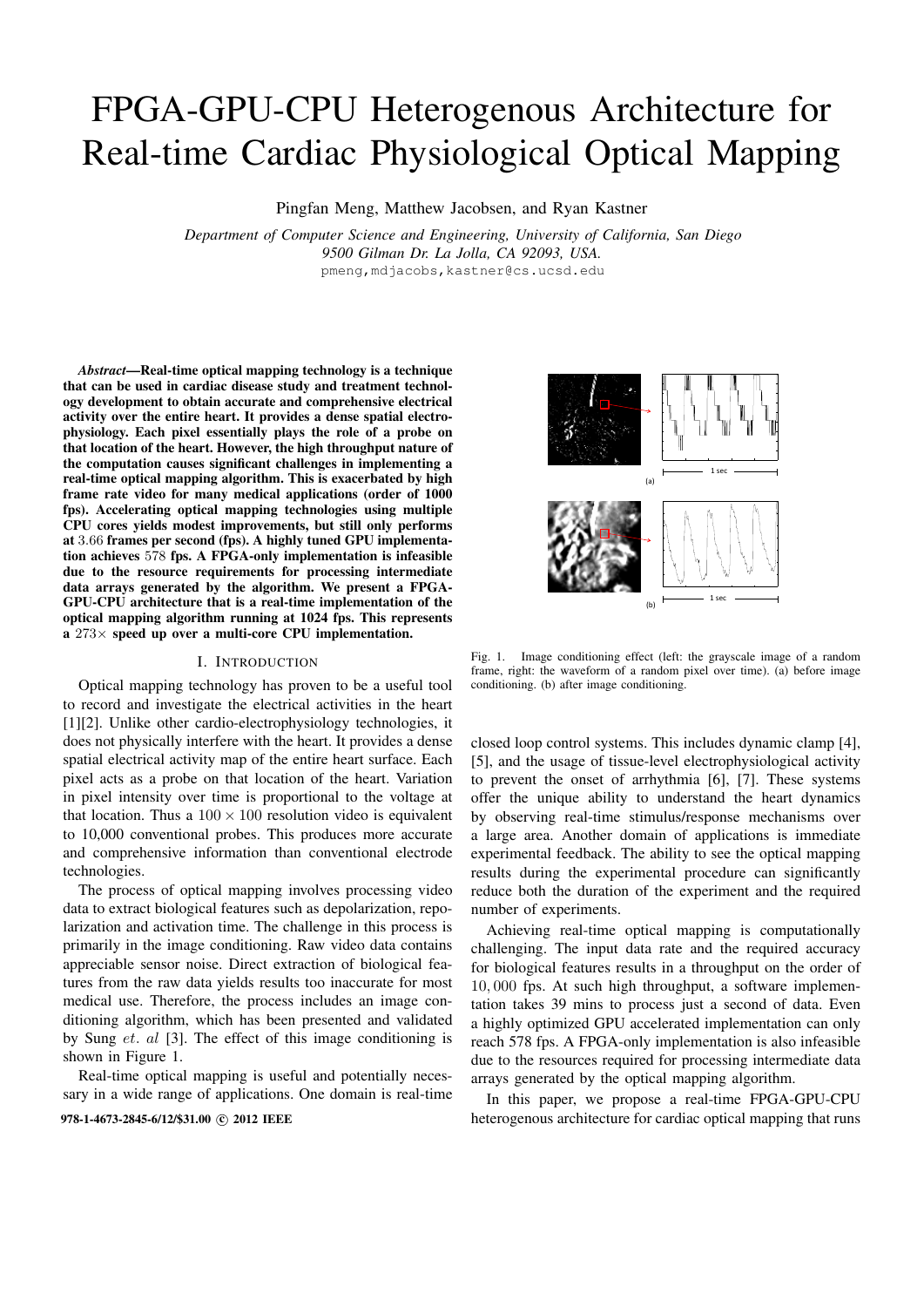in real-time, capturing  $100 \times 100$  pixels/frame at 1024 fps with only 1.86 seconds of end to end latency. Experimental parameters and data are based on the experiments by Sung et. al [3]. Our design has been implemented on an Intel workstation using an NVIDIA GPU and a Xilinx FPGA. The implementation is a fully functioning end to end system that can work in an operating room with a suitable camera.

The contributions of this paper are:

- A real-time optical mapping system using a FPGA-GPU-CPU heterogeneous architecture.
- An optical mapping partitioning analysis for heterogeneous accelerators.

The rest of the paper is organized as follows. We discuss related work in Section II. In Section III, we describe the optical mapping algorithm in detail. We discuss algorithm partitioning decisions in Section IV. We describe the design and implementation of the heterogenous architecture in Section V. In Section VI, we present the experimental results and accuracy of our implementation. In Section VII, we conclude.

### II. RELATED WORK

The optical mapping process involves three types of computations: spatiotemporal image processing, spectral methods, and sliding-window filtering that can result in performance challenges. A variety of approaches have been proposed to accelerate image processing algorithms that have one or more of these computations. There are FPGA and GPU accelerated approaches for real-time spatiotemporal image processing [8] [9]. Govindaraju et. al have analyzed the GPU performance on spectral methods [10]. Pereira et. al have presented a study of accelerating spectral methods using FPGA and GPU [11]. Many sliding-window filtering applications have been presented in the past [12] [13]. None of the approaches described above combine all three of the computations as in the optical mapping algorithm.

Several FPGA-GPU-CPU heterogeneous acceleration systems have been proposed in recent years. Inta et. al have presented a general purpose FPGA-GPU-CPU heterogeneous desktop PC in [14]. They reported that an implementation of a normalized cross-correlation video matching algorithm using this heterogeneous system achieved 158 fps with  $1024 \times 768$ pixels/frame. However, they ignored the throughput bottleneck of the PCIe which is critical in real-time implementations. Bauer et. al have proposed a real-time FPGA-GPU-CPU heterogeneous architecture for kernel SVM pedestrian detection [15]. However, instead of having spatiotemporal image processing and spectral methods (across frames), this application only has computations within individual frames.

We present a stage level algorithm partitioning according to the computational characteristics and data throughput. To the best of our knowledge, the system presented in this paper is the first implementation of a real-time optical mapping system on a heterogenous architecture.

## III. OPTICAL MAPPING ALGORITHM

Figure 2 (a) depicts an overview of the algorithm. Video data is provided by a high frame rate camera. The input video data is zero score normalized to eliminate the effects of varying background intensities. After normalization, there are two major noise removing facilities: a phase correction spatial filter and a temporal median filter.

# *A. Normalization*

Normalization is performed for each pixel in a temporal fashion, across frames. In our experiments the input video arrives at 1024 fps. Normalization is performed on each second of video, disjointly. To compute the normalization base value for pixel location, we find the weighted mean of the largest three values in the temporal array. We can then normalize each pixel in the frames using Equation 1 with the correspondent normalization base value.

$$
normal.~pixel = 100 \frac{-(raw~pixel - base~val.)}{base~val.}
$$
 (1)

# *B. Phase Correction Spatial Filter*

The action potential is distributed as a waveform on the heart surface. Thus, if we merely apply a Gaussian spatial filter on the video data, we will lose the critical depolarization properties (the sharp edges of the waveform in cardiac physiology). Therefore, a phase correction algorithm needs to be applied to cause the pixels in the window to be in phase before the Gaussian spatial filter.

The phase correction spatial filter operates as a sliding window function across the entire frame, where each operation uses all frames across time (see Figure 2 (b)). Figure 2 (c) illustrates an example  $5 \times 5$  Gaussian filter.

## *C. Phase Correction Algorithm*

In order to correct the phases of the pixels, the phase difference must be computed between the center pixel and all of its surrounding neighbors in the filter window. We can calculate this difference using a bit of signal processing theory as presented by Sung et. al [3].

This phase correction operation is illustrated graphically in Figure 2 (d). First, the frame arrays are interpolated by a factor of 10 using an 81 tap FIR filter. This provides a higher resolution for phase differences. Then pairs of temporal arrays are compared, the center pixel array and a neighbor pixel array. The arrays are converted into the Fourier domain by a FFT. After that, the neighbor FFT array is conjugated and multiplied with the center FFT array. The result of the multiplication is converted back into time domain by an IFFT. The index of the pulse in the IFFT array represents the phase difference.

After finding the phase difference, the interpolated neighbor array is shifted by the relative position/time difference and down sampled by 10 to obtain the phase corrected neighbor array. Usually, the phase correction algorithm requires two long input arrays to obtain accurate phase difference result. In our implementation, the length of the input arrays is chosen to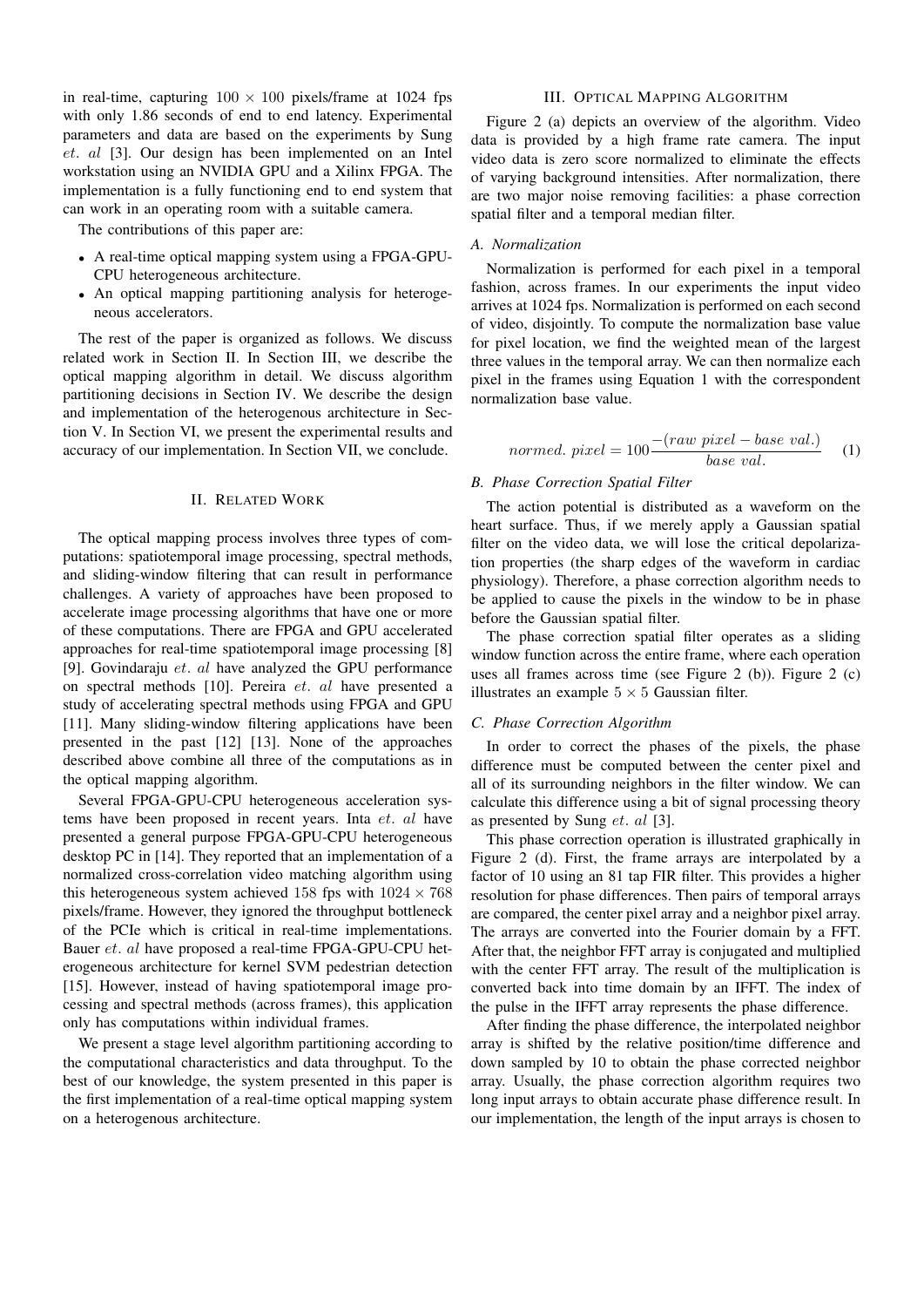

Fig. 2. Optical mapping algorithm. (a) Overview of the image conditioning algorithm. (b) Visualization of the rolling spatial phase correction filter on the entire video data. (c) Visualization of a phase correction spatial filter window. Arrows on the pixels represent phase shifting (correction). (d) Visualization of the phase correction algorithm.

be 1024 because this is an empirically good tradeoff between the precision and runtime performance [3].

#### *D. Temporal Median Filter*

The temporal median filter is applied at the end to further remove noise after the phase correction spatial filter. The temporal median filter replaces each pixel with the median value of its temporal neighbors within a 7-element tap. After filtering, the image is conditioned and ready for analysis.

## IV. APPLICATION PARTITIONING

Partitioning a high throughput video application requires careful analysis at design time. Our initial design was to accelerate the software version of the algorithm developed by Sung *et. al* [3] using a FPGA. However, the algorithm operates on a second's worth of captured data at a time. This became problematic for our FPGA as the phase correction FFT would need to support a length of 32 K (1024 frames, interpolated to 10,240 frames, then padded out to 32 K frames). A single

FFT core of this size would consume nearly all the resources of our FPGA. Piecewise execution of the FFT was considered, but was quickly discarded in favor of using a GPU.

Using a GPU matched well with the large array and massively parallel operations. But the frame interpolation and peak search computations are data flow barriers in the algorithm. This causes poor GPU performance. This phenomenon is discussed in [16], where a GPU implementation of the optical mapping algorithm achieves a rate about half as fast as realtime.

We chose instead to design a heterogenous system with both a GPU and FPGA. This allowed us to map the portions of the design that can benefit from deep pipelining and small buffers to the FPGA. Steps requiring large buffers with massively parallel operations leveraged the GPU. Finally, coordination, low throughput, and branching dominated tasks were assigned to the CPU. Table I shows our partitioning decisions.

The granularity of our partition is based largely on the algorithm blocks, illustrated in Figure 2(a). In addition to the inherent strengths of different hardware in our system, the I/O bandwidth between portions of the algorithm drove many of our design decisions. Limited bandwidth interconnects can make it challenging to quickly and efficiently transfer data between the GPU, FPGA, and CPU. Thus, we attempted to move data as little as possible while matching algorithmic blocks to the most appropriate device.

Video is captured using the FPGA. The FPGA also performs frame interpolation and normalization of base values. This decision was based on the fact that we can pipeline the interpolation on the FPGA so that interpolated frames would be produced concurrently with camera input.

Our FPGA-PCIe connection is limited to a single PCIe lane (bandwidth limit of 250 MB/s). Thus we represented pixels using 8 bits of precision. However, the normalization step uses 32 bit floating point numbers. To adapt, we decomposed the normalization step into a calculation of base values and normalization of pixels. We compute the the base values on the FPGA and reordered the algorithm to perform normalization on the GPU. The reordered algorithm is equivalent to the original algorithm. However, representing pixels with 8 bits introduces errors in the result. We demonstrate that the error is tolerable in Section VI-C.

The FFT, conjugate multiplication, and IFFT computations run on the GPU. Massive data parallelism in each *butterfly* stage of the FFT and IFFT improves core occupancy on the GPU's SIMD architecture.

Instead of calculating the relative positions between all pixels and their neighbors, we calculate partial relative positions and use the fact that they are transitive between pixel array pairs to optimize the process. It results in reducing redundant computation by 5×. For I/O bandwidth reasons, we perform the peak search on the GPU, but chose to allocate the relative phase difference conversion to the CPU. The phase difference conversion is a low throughput and intensively branched process aiding the peak search. We describe this optimization in Section V-C.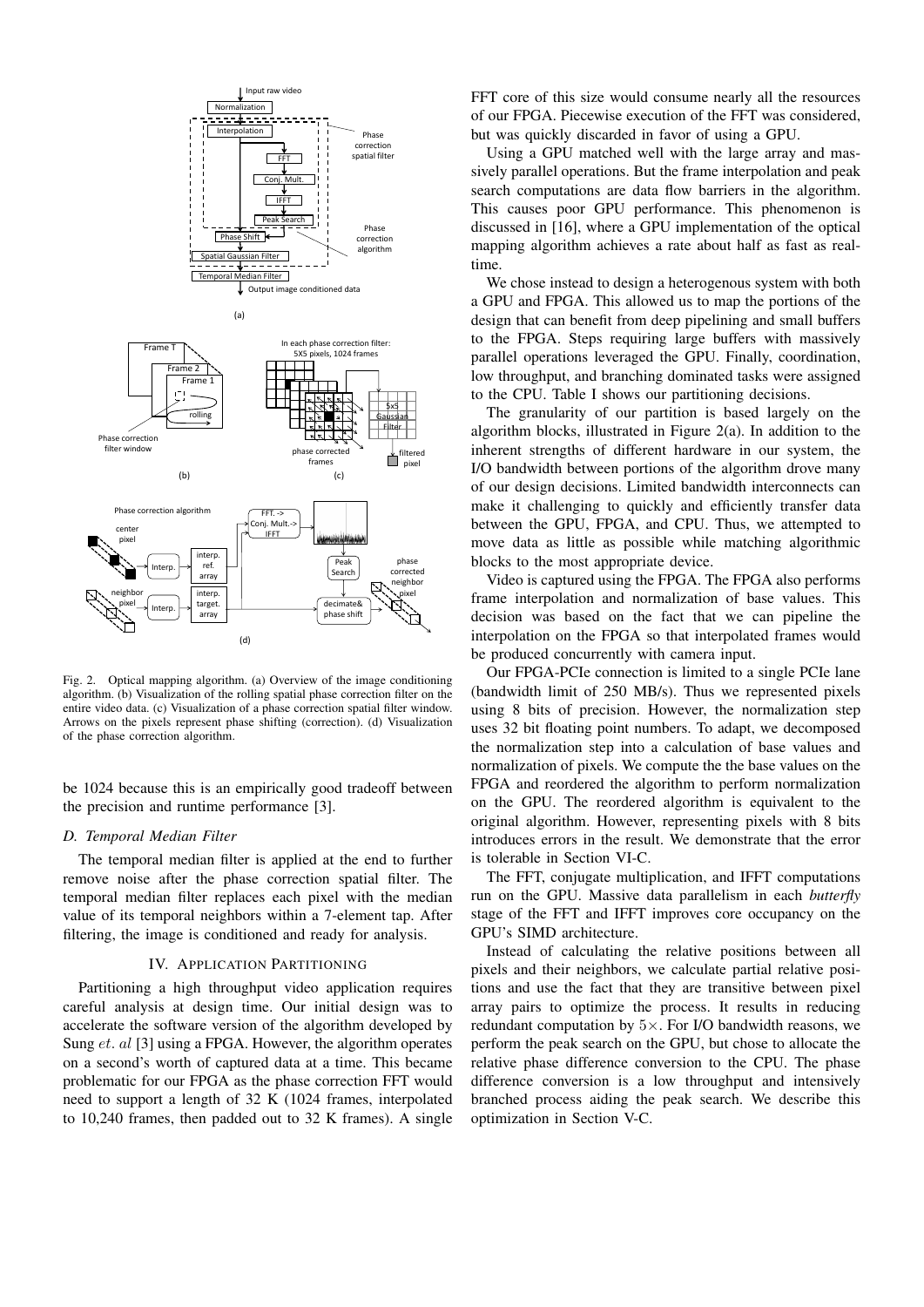|                         |             | Norm.       |        |      |       |             | Lean   | Relative |       |         |            |
|-------------------------|-------------|-------------|--------|------|-------|-------------|--------|----------|-------|---------|------------|
|                         |             | Base        | Norm.  |      | Conj. |             | Peak   | Phase    | Phase | Spatial | Temp.      |
|                         | Interp.     | Val.        | Pixels | FFI  | Mult. | <b>IFFT</b> | Search | Diff.    | Shift | Filter  | Filter     |
| Input Bandwidth (MB/s)  |             | 9.5         | 95.4   | 381  | 2304  | 2304        | 2304   | 0.009    | 381   | 38.1    | 38.1       |
| Output Bandwidth (MB/s) | 95.4        | 0.0098      | 381    | 2304 | 2304  | 2304        | 0.009  | 38.1     | 38.1  | 38.1    | 38.1       |
| Accelerator Allocation  | <b>FPGA</b> | <b>FPGA</b> | GPU    | GPU  | GPU   | GPU         | GPU    | CPU      | GPU   | GPU     | <b>GPU</b> |

TABLE I OPTICAL MAPPING ALGORITHM PARTITION DECISIONS.

The final processing steps are run on the GPU: phase shifting, 2D spatial Gaussian filter, and temporal median filter. The GPU already has the interpolated frame data stored in memory at this point, so it is the obvious location to shift the pixel arrays and perform filtering.

# V. DESIGN AND IMPLEMENTATION

# *A. Overall System*

The architecture of the system is shown in Figure 3. It illustrates which portions of the optical mapping algorithm run on which hardware. The shaded boxes encapsulate computation groups. The architecture is designed to run continuously on a system with constant camera input. Thus, it runs in a pipelined fashion. Group (I) runs in a pipelined stage concurrently with groups  $(2)$ ,  $(3)$  and  $(4)$  in a separate pipeline stage.

Camera data is captured by the FPGA at a rate of 1024 fps and up sampled (interpolated) to 10,240 fps. Frames of interpolated data and normalization base values are DMA transferred to the host workstation's GPU over a PCIe connection. This represents computation group (I). The GPU normalizes the pixels then performs a FFT, conjugate multiplication operation, and IFFT on arrays of pixels across frames (temporally). The result of this spectral processing produces large 32 K length arrays for each pixel location. The max value in each array is found using a max peak search over all the data. The output of this group  $(2)$  is the relative position of the max values in each array. These relative positions are used to calculate the absolute positioning for each pixel array. This is performed on the CPU in group (3). The CPU is used because it is faster to transfer the data out of the GPU, iterate over it on the CPU and transfer it back, than to utilize only a few cores on the GPU. Once calculated, the absolute positions are sent back to the GPU where they are used to shift each array temporally. The arrays are shifted and then down sampled back to 1024 fps. The rest of computation group  $(4)$  consists of a 2D Gaussian filter and a temporal median filter to remove noise.

## *B. FPGA Design*

FPGA processing is performed in a streaming fashion. For temporal interpolation, only 8 frames of video are buffered. This buffering is necessary for the FIR filter. The most challenging aspect of the FPGA design is keeping the FIR filter pipeline full. The pixel data arrives from the camera in a row major sequence, one frame at a time. The FIR interpolation filter operates on a sequence of pixels across frames. Each interpolated frame must be produced one pixel at a time, using



Fig. 3. FPGA-GPU heterogenous architecture. (a) Algorithm execution diagram with throughput analysis. (b) Computation groups running concurrently in the system. Groups  $(1)$ ,  $(2)$ ,  $(3)$  and  $(4)$  are the shaded regions shown in (a).

the pixels from the previous frames. This means filling the FIR filter with previous values for one pixel location, capturing interpolated pixels for 10 cycles, then re-filling the pipeline with a temporal sequence for another pixel location. Most of the time is spent filling and flushing the FIR filter (80 out of every 90 cycles).

To avoid this inefficiency, we parallelized the FIR filter with 9 data paths and staggered the inputs by 10 cycles. This allows the FIR filter to produce valid output every cycle from one of the 9 data paths. The output is then used to calculate the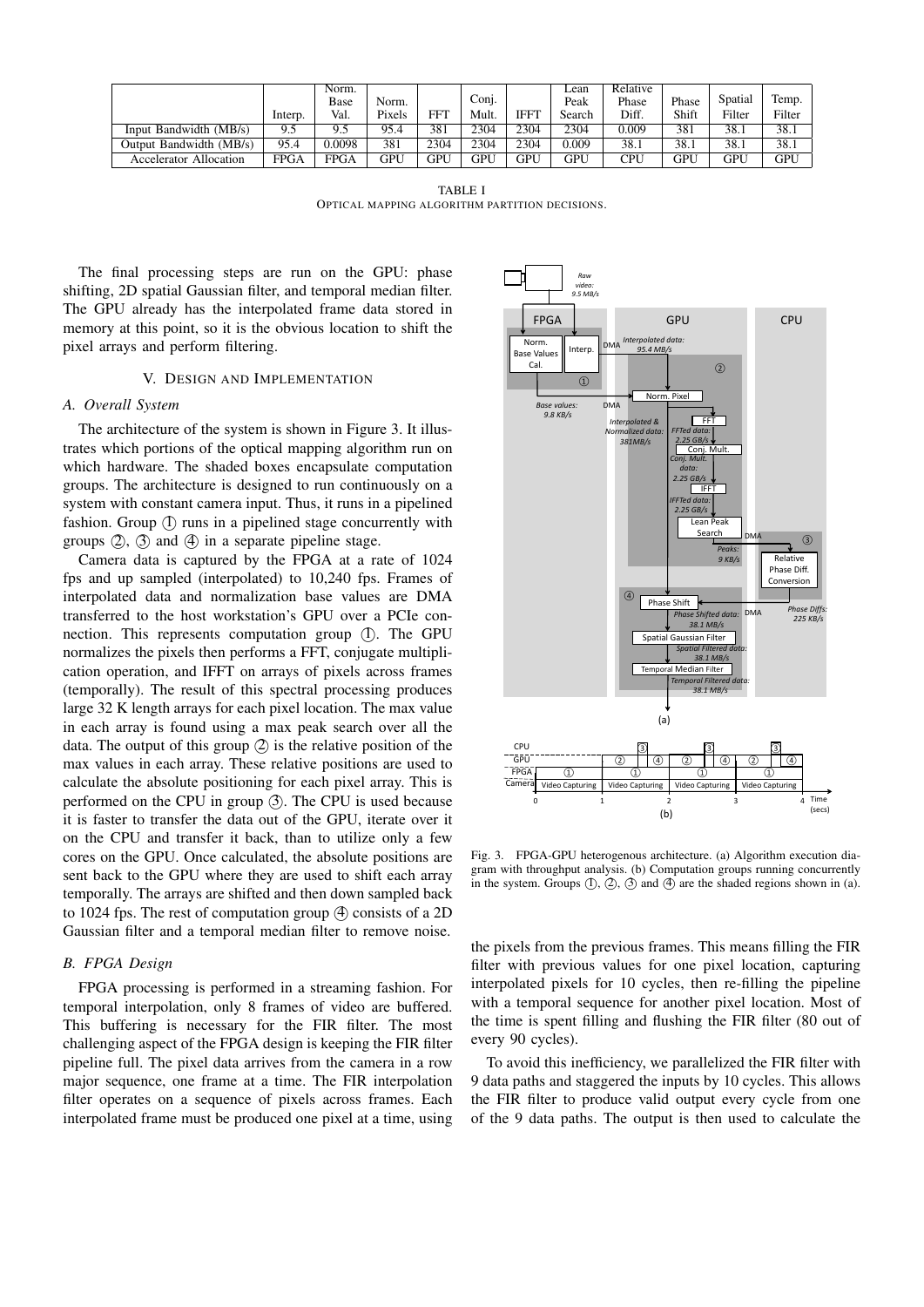normalization base values and both are DMA transferred to the host workstation over a PCIe connection. We used the RIFFA [17] framework to connect the FPGA to the host workstation (and thus the GPU).

## *C. GPU Design*

We designed each component on the GPU as an individual CUDA kernel. Kernels use global memory for inter-kernel coordination and for I/O data transfer. Using multiple computation dedicated kernels can improve performance over a single monolithic kernel. The data access strategies and thread dimensions can vary from kernel to kernel to more closely reflect the computation. This results in overall faster execution of all the components.

In the design of each kernel, we fully parallelized each stage to obtain the highest GPU core occupancy. We implemented the normalized pixel calculation, conjugate multiplication, and phase shift using straight forward element-wise parallelism. The spatial Gaussian filter and temporal median filter use window/tap-wise parallelism. We used the *cuFFT* library provided by NVIDIA to implement the 32 K element FFT and IFFT operations. The peak search is implemented as a CUDA reduction, which uses memory access optimizations such as shared memory, registers, and contiguous memory assignment.

The FFT, conjugate multiplication, IFFT, and peak search are the major components of the algorithm on the GPU. Each requires ultra-high throughput and their performance is directly related to the amount of data they must process. We were able to reduce the throughput requirements for these computations, and thus improve performance, with the aid of the CPU. To do so, we created two stages, a lean peak search and a relative phase difference conversion (RPDC) to replace the original peak search stage. The lean peak search only calculates the necessary peaks by the same reduction method used in the original peak search stage. The RPDC converts the result of the lean peak search stage to the full phase difference by using the fact that relative differences are transitive. For example, we calculate the phase difference between pixel arrays  $a$  and  $b$ , and between arrays  $b$  and  $c$  using lean peak search. Let these differences be  $t_{ab}$  and  $t_{bc}$  respectively. Then  $t_{ac} = t_{ab} - t_{bc}$ . This optimization reduces the throughput in the FFT, conjugated multiplication, IFFT and peak search by 5×. The RPDC is a low-throughput computation, dominated by branching logic. This would execute with low efficiency on the GPU's SIMD architecture. We therefore implemented the relative phase conversion stage on the CPU shown as 3 in Figure 3.

# VI. RESULTS AND ANALYSIS

## *A. Experimental Setup*

We use the same experimental parameters described by Sung et. al [3] to guide our experiments. Input video is  $100 \times 100$  resolution 8 bit grayscale video.

All our experiments are run on an Intel i7 quad-core 3.4 GHz workstation running Ubuntu 10.04. The FPGA is connected to the workstation via x1 PCIe Gen1 connector.



Fig. 4. The performance of the FPGA-GPU-CPU heterogenous implementation in comparison to the original Matlab, the OpenMP C++, and the GPU only implementation. .

We use a Xilinx ML506 development board with a Virtex 5 FPGA. All FPGA cores were developed using Xilinx tools, ISE and XPS, version 13.3. The GPU is an NVIDIA GTX590 with 1024 cores.

Our heterogenous design is controlled by a C++ program and compiled using GCC 4.4 and CUDA Toolkit 4.2. The C++ program interfaces with the CUDA API and the RIFFA API [17] to access the GPU and FPGA respectively. It provides simulated camera to the FPGA and coordinates transferring data to and from the FPGA and CPU/GPU.

### *B. Performance*

Our design can execute both stages (group  $(1)$  and groups  $(2)$ , (3), and (4)) concurrently as stage one executes on the FPGA and stage two executes on GPU/CPU. Stage one can process a second's worth of video in 0.82 seconds, at a rate of 1248 fps. However since the camera only delivers data at a rate of 1024 fps, the FPGA takes a full second to complete stage one. Transfer time is masked by pipelined DMA transfers. Thus at the end of one second, effectively all the data from stage one is in CPU memory. The GPU executes all computations in stage two in 0.86 seconds. Because an entire second's worth of data must be processed in at a time in stage two, the total latency is 1.86 seconds from the time the camera starts sending data until the time a full second's worth of processed data is available in CPU memory. This only affects latency. Both stages execute at, or faster than real-time. A video of our FPGA-GPU-CPU implementation working on captured data can be found at: http://www.youtube.com/watch?v=EfvXenkiGAA.

We compare our performance against the original serial software implementation, an optimized C++ multi-threaded software implementation, and an optimized GPU implementation in Figure 4.

The original serial software implementation was designed and published by Sung et. al [3]. The authors did not provide execution times for a full second's worth of data. However, running the same software on our i7 workstation takes 39 mins for one second's worth of data. To attempt a more fair comparison that uses all the cores of a modern workstation, we implemented an optimized C++ version (with the same algorithm implemented on the heterogeneous system). This version uses the OpenMP API to parallelize portions of the